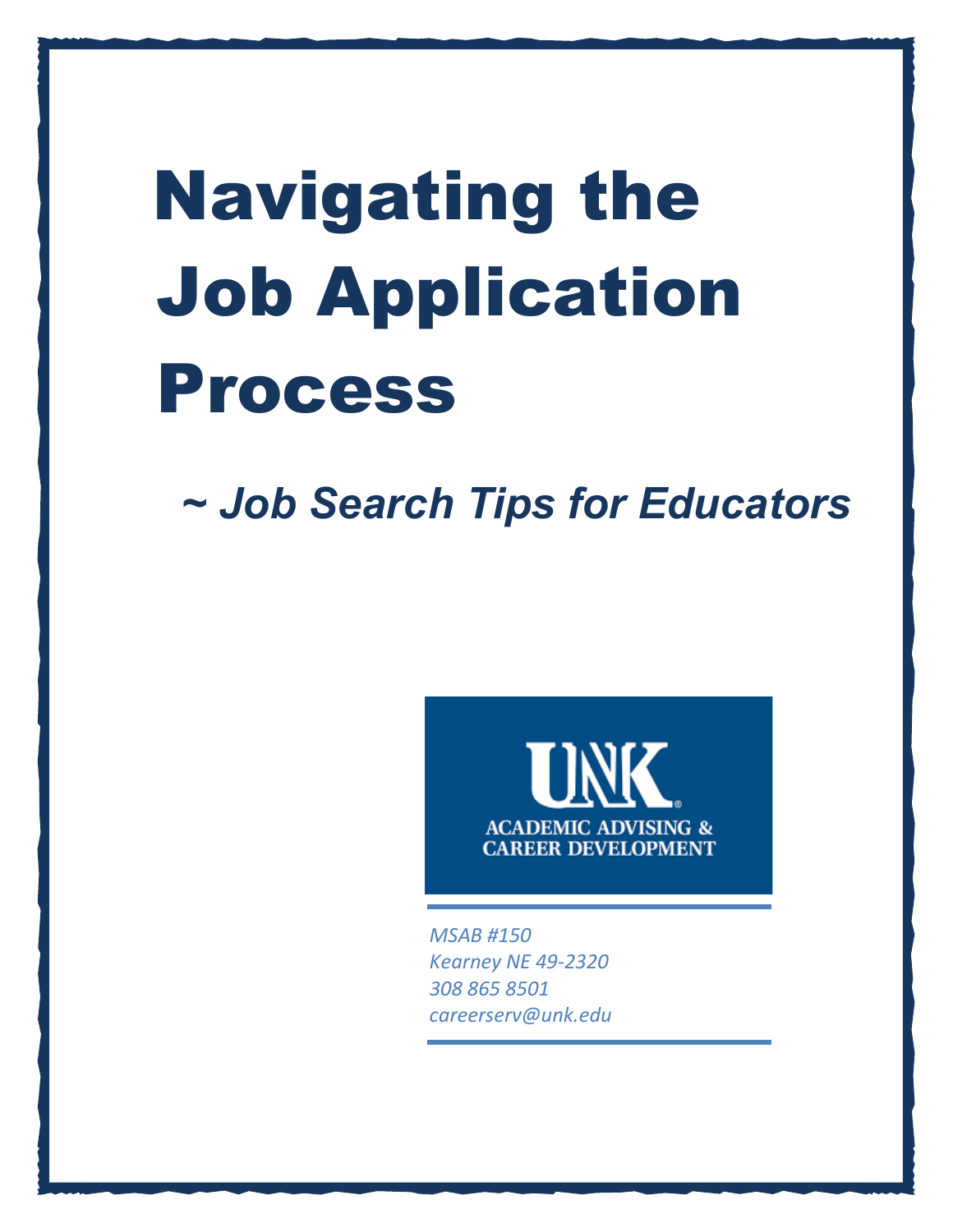## **Tips for Navigating the Job Application Process**

Applying for your first teaching position can be a little daunting. How are you supposed to know what to send, to whom, and when? And, if you're student teaching, you may think you don't have time to dedicate to job search right now. You would be wise to make time, though, as you want to be prepared to respond quickly when job openings are posted. Follow the suggestions in this packet to make a positive impression with your application materials.

Before you actually begin your job search, you should take time to develop three key documents:

- A **Master Application** a document requiring at the minimum your Personal Information, Education History, Employment History, Activities/Skills, and References. Create a summary sheet with all this information compiled so you don't have to recreate and recall the dates, numbers, addresses, and all other details every time you complete an application.
- A **Résumé** a professional document highlighting your most relevant education, experience, and skills.
- A 'model' **Cover Letter** a document to introduce yourself and your résumé to a potential employer. This one-page letter will always be tailored to specific positions for which you are applying, but will essentially identify the position, display your personality, enthusiasm, and focus, and provide a bridge between the employer's needs and your abilities.

Recognize that there are generally two possible methods for managing your application materials:

- **A.** Establishing a **Credential File** with the office of Academic & Career Services (ACS); *and*
- **B.** Creating a **Self-Managed File**.

We recommend that you do **both**, so you are ready to respond to any job opening at any time!

#### **A. To Establish a Credential File with ACS, follow these steps:**

Visit the office of Academic and Career Services, or access online, the **Education Credentials** materials: http://www.unk.edu/offices/acs/education\_credential\_file.php

When you open this site, you will see three links: "Establish an Education Credential File," ["Request Mailing of Credential File and Online Payment Link,](http://www.unk.edu/offices/acs/request-mailing-of-credential-file.php)" and "Update Your Credential File." Follow the process found in "Establish an Education Credential File":

**Step 1 -** Complete the **[Education Credential Data Sheet](http://www.unk.edu/offices/acs/_files/cred_data_form.pdf)** -1st page of your Credential File is required and must be **mailed, faxed** or **attached to an email** or delivered in person to MSAB #140.

#### **Step 2 -** Sign and send us your **Release / [Waiver form](http://www.unk.edu/offices/acs/_files/credential_release_waiver.pdf)**

**Step 3 -** References - References can type their letter and email it to ACS or they can print it and mail it to ACS. You have to have a minimum of three references for your credential file to be sent and you may have a maximum of six references.

**Step 4 -** Request your **[UNK Transcript](http://www.unk.edu/offices/registrar/Transcript_Request_Policies.php)** from the Registrar's Office (can be done through MyBlue.) Be sure to request other pertinent University/College transcripts, as well.

#### **Optional:** You *may* include a copy of your **Teaching Certificate**

**1 Academic Advising & Career Development MSAB #150 308-865-8501 careers.unk.edu**  Rev 3/2020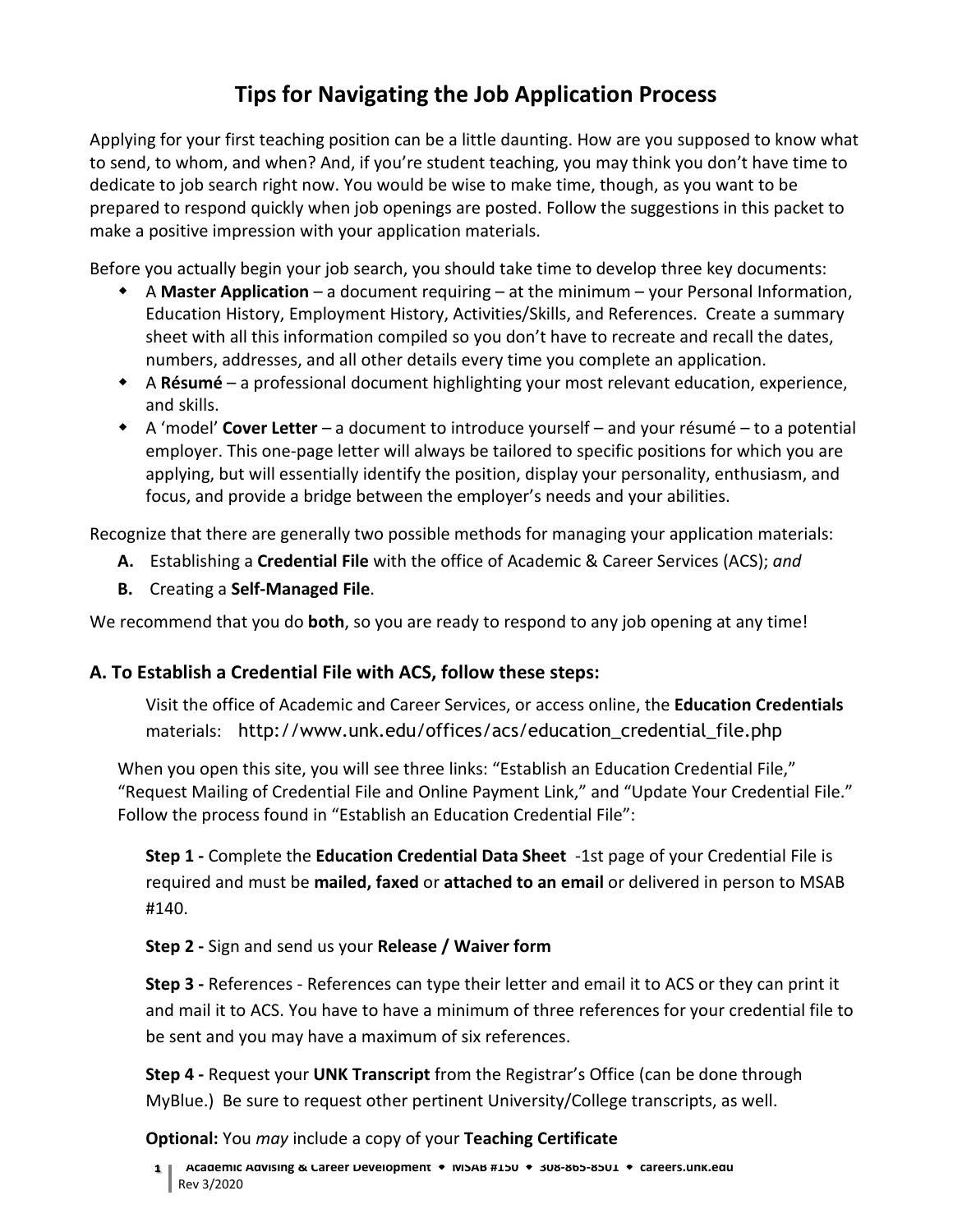#### **Next Steps:**

- After submitting your paperwork, be sure to check periodically to see if references and transcripts have been received in our office. Once we have the **Data Sheet,** the **Release/Waiver Form**, the, **3 – 6 Letters of Reference,** and an official **Transcript(s)**, your file is complete. (Teaching Certificate is optional.)
- When your credential file is complete, you are ready to begin applying for jobs. When you learn of a job you are interested in, fill out a **Credential Request Form** (found in the ["Request](http://www.unk.edu/offices/acs/request-mailing-of-credential-file.php)  [Mailing of Credential File and Online Payment Link"](http://www.unk.edu/offices/acs/request-mailing-of-credential-file.php) tab, telling us where to send your file).
	- While your Credential File is being processed, you may send your **résumé** and **cover letter** directly to the school. In your cover letter, note that you have requested that your credential file be sent. *(See the cover letter example at the end of this packet.)*
- When the Academic & Career Services office receives your **Request**, we will email (or mail hard copies if you specifically request that method) your file contents to the school address provided. During peak job search times, this may take 3-5 business days.
	- The **\$35 fee** you pay covers seven (7) mailings. After 7, if you haven't yet been offered a job, you will want to renew, i.e., pay another \$35 for 7 more mailings.

#### **B. To create your self-managed file, follow the directions below:**

**1.** Review your 'model' **cover letter** and **résumé** (see the attached examples, then create your own to present *your* best skills and experiences). Be sure to tailor your documents to *every* position for which you apply, and proofread carefully each time!



- **2.** Collect your letters of recommendation from your reference writers. Request that they create them on letterhead, save them as pdfs, if possible, and send them to you electronically. That way, **(1)** a school district receiving the letters can be reasonably sure they have not been altered, and **(2)** they will look clean and professional, since you won't be scanning or photocopying each one.
- **3.** In your cover letter, be sure to refer to the *enclosed* or *attached* application materials, i.e., résumé, letters of reference, a copy of your transcripts, and (possibly) a copy of your teaching certificate.
	- a. If you are mailing the documents yourself, your materials will be *enclosed*;
	- b. If you are submitting application materials electronically, they will be *attached*.



When transmitting electronically, **Save** your documents with concise, descriptive titles. **Examples:** *TinaTeacher\_Resume* and *TinaTeacher\_Cover Letter*. Also, be consistent in your titles, so all your documents appear as a cohesive package (*TinaTeacher\_Reference1, TinaTeacher\_Reference2*, etc.)

If you name them something generic, like 'resume2017,' or 'reference from Dr. T,' the recipient has to open the document before placing it in the electronic filing system, and there is always a chance a document could get miss-filed. As a result, the employer may think your file is incomplete, which could affect the activation status of your application.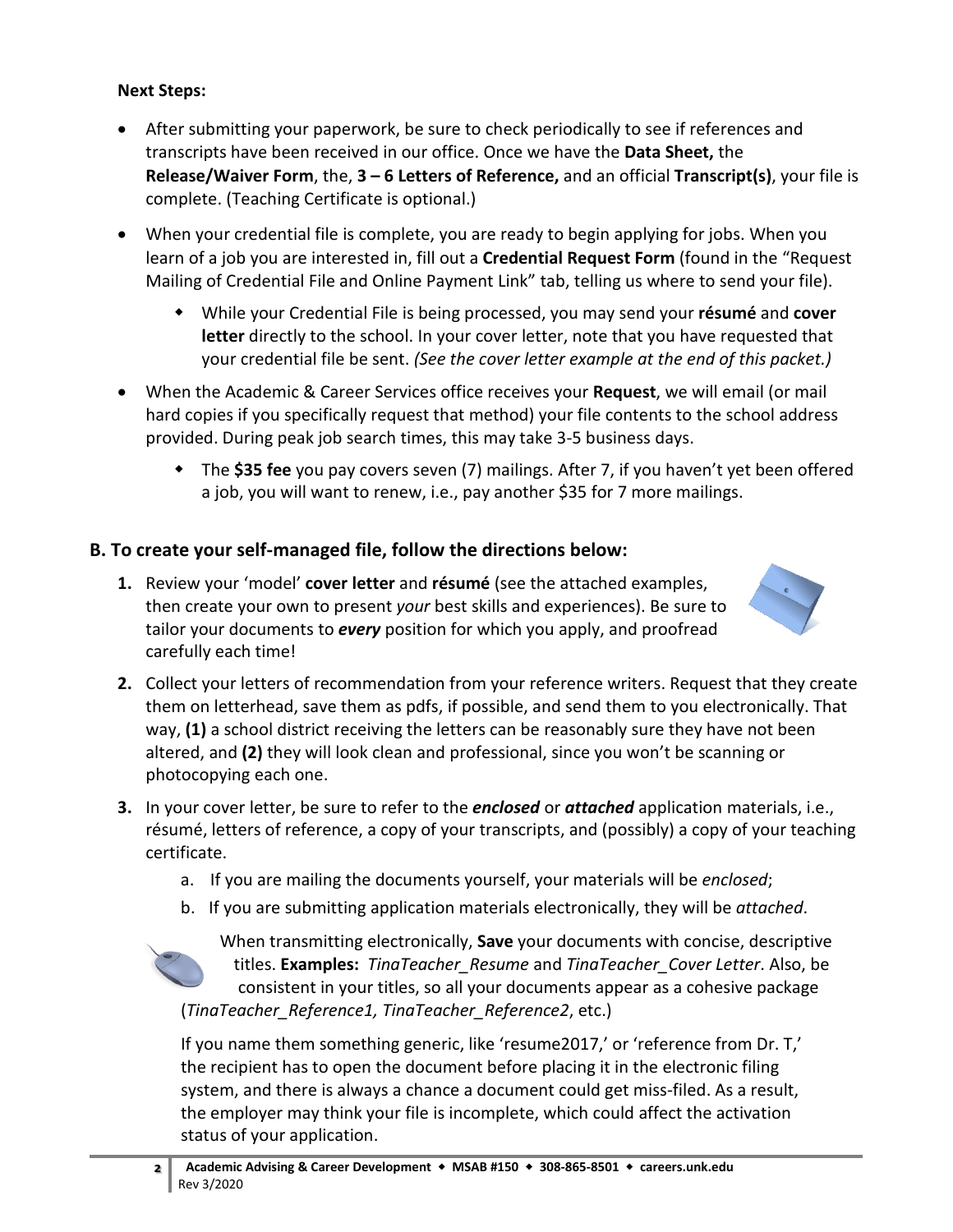Finally, before sending electronically, **Save** your documents as **pdf** (portable document format) files. That way, the original format is retained no matter what software is used to open your documents.

HELP WANTED

**4.** Read employment ads / job postings thoroughly. When responding, follow the directions precisely. This will give potential employers their first look at you as a professional. *Not* following directions or having spelling or mechanical errors in your application documents are big "red flags," and will definitely jeopardize your opportunities for success.

If you are asked to *mail* your application materials, be sure to print your résumé and cover letter on nice, bonded (ivory or white) résumé paper. Letters of reference and transcripts may be printed on quality copy paper. You should also print a mailing label, if possible, and mail all documents in a 9" x 12" envelope. That way it will look professional and will give the employer a positive first impression of you as an applicant!

**5.** Schools will also have an Application for Employment you will be asked to complete, which will usually be online. Again, create and have available a "Master Application," so you have names, dates, phone numbers, and addresses readily available. Also, write out responses to commonly asked questions about your teaching philosophy, goals, and experiences. You will have wellthought-out responses that can be modified and tailored for each school.

## **Requesting Letters of Recommendation**



Securing Letters of Recommendation (or Reference) is an important part of the job search process. At first it may seem as simple as dropping off a form or firing off a quick email, but there are some basic steps to follow if you want to make a good impression and get the best references possible.

- Schedule face-to-face meetings whenever possible. During your conversation ask, "Do you know me well enough to write a favorable reference letter?" *or* "Would you be willing to write a recommendation for me regarding my skills / experiences with ….?" (Fill in with specific skills or experiences.)
	- $\circ$  Avoid asking people who don't know you well, or with whom you have had limited interactions.
	- $\circ$  If someone turns you down, don't be offended. They may not know you well enough, or they may not have time to write a thorough recommendation before the deadline.
- Provide the reference writer with a copy of your current résumé, as a reminder of some of your experiences and accomplishments.
- As a member of the UNK community, seek out references related to your current situation:
	- o Sponsors of activities you have participated in, professors, advisors, and definitely your cooperating teacher and student teaching supervisor.
	- $\circ$  Current and former employers. They may not be able to talk about your teaching abilities, but they can shed light on your personal and professional qualities, such as integrity, creativity, reliability, leadership skills, problem-solving abilities, etc.)
- Allow reference writers at least one week (two is better) to complete the letter. Give a deadline ahead of your final deadline, just in case you need to call with a 'gentle' reminder. It is a large task,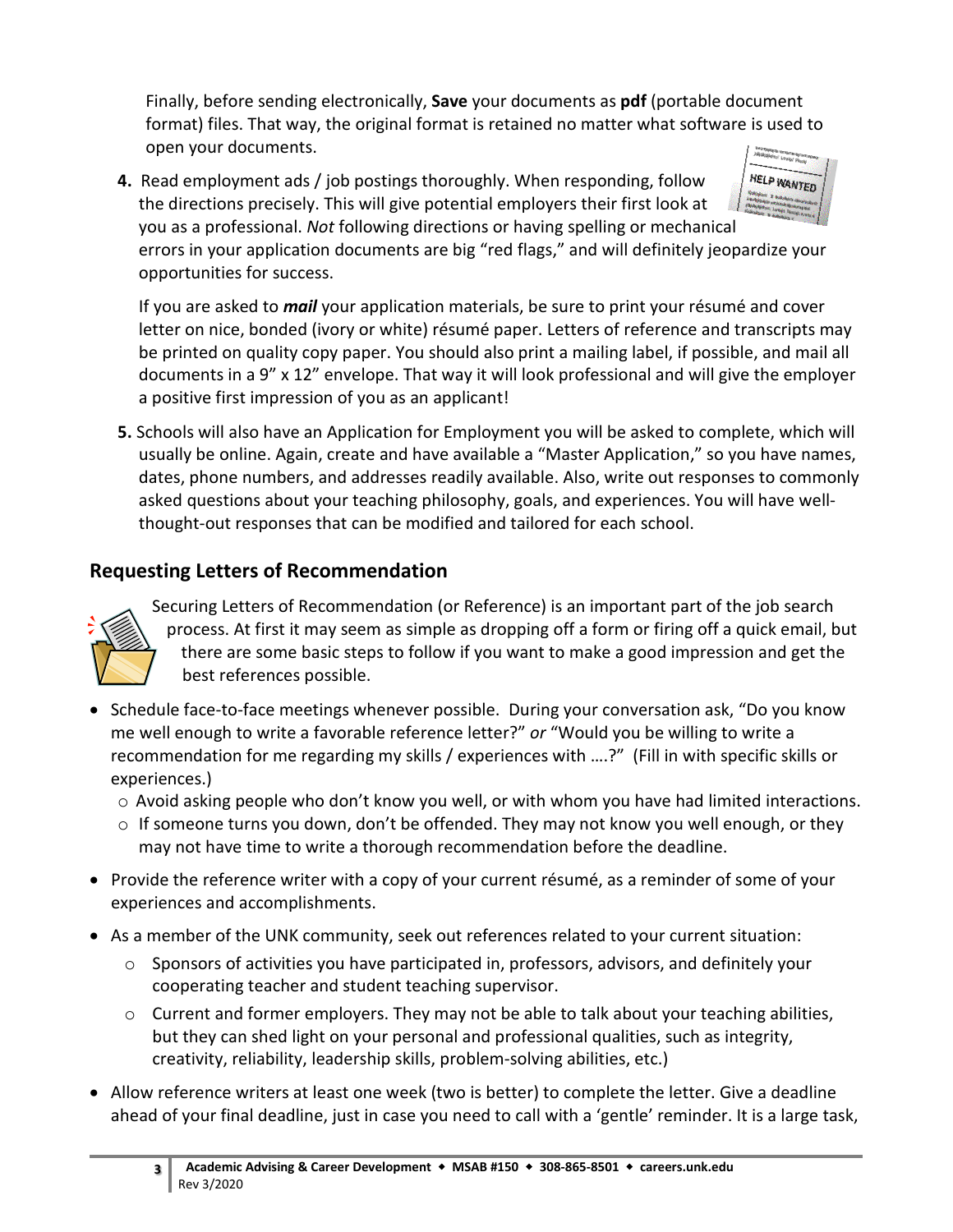and you want them to take the time they need to make sure the letter is detailed and wellconstructed.

• Send thank-you notes to all of your reference writers . . . and be sure to let them know when you get a job!



### **Key Words are Key!**

Within your cover letter, résumé, application, and in the interview, relate and emphasize your experiences and skills most relevant to teaching. Let your future employer know that you learned and can apply the terms, theories, philosophies, etc.

that are specific to this profession.

Key words vary by level and discipline, but following is a list of examples:

| $\blacksquare$ | Multi-cultural instruction    |   | • Manipulatives                   | <b>Common Core</b>         |
|----------------|-------------------------------|---|-----------------------------------|----------------------------|
| $\mathbf{r}$   | Team teaching                 |   | • Peer teaching                   | Modified instruction       |
| $\blacksquare$ | Thematic unit                 |   | ■ Response to Intervention (RtI)  | Interactive exercises      |
| $\blacksquare$ | Critical thinking             |   | • Cooperative learning            | Interdisciplinary learning |
| $\blacksquare$ | Literacy (Literature) circles |   | <b>Balanced literacy</b>          | <b>ESL/ELL students</b>    |
| $\blacksquare$ | Guided reading                |   | ■ IEP (Individual Education Plan) | Scaffolding                |
|                | Differentiated instruction    | ٠ | Learning styles                   | Teacher-parent relations   |

**Caution:** Be certain you can explain and apply any key words you use. It might be worse to use technical terms inaccurately than to not use them at all!

## **Include Transferable / Employability Skills**

Employers in almost every profession seek employees with some basic skills that will help them succeed. Integrate these into your job search documents, as well.

| 1. Communication - Speaking, Writing, Listening<br>2. Teamwork<br>3. Time Management | 6. Learning – Obtaining & Processing Information<br>7. Computer / Technical<br>8. Creativity |
|--------------------------------------------------------------------------------------|----------------------------------------------------------------------------------------------|
| 4. Decision Making and Problem Solving<br>5. Organizational skills                   | 9. Leadership<br>10. Ability to 'sell' or motivate others                                    |

- Which of these skills can you demonstrate? Which are you proficient in? Which are you developing?
- Review the sample résumés at the end of this packet to see how those job seekers have integrated some of these skills.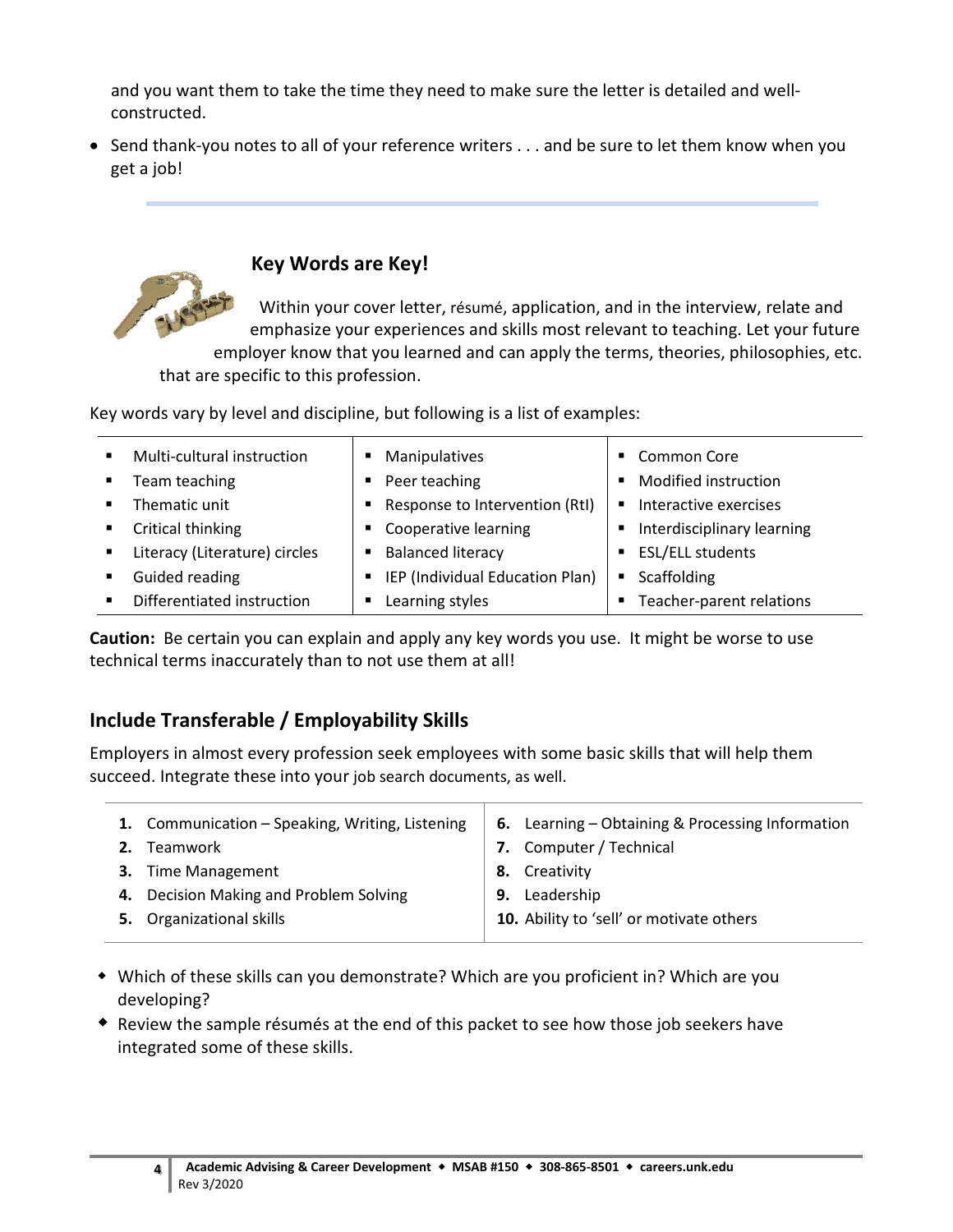## **Final Hints for a Successful Job Search**

 **Be Proactive:** Look ahead and begin planning now for the application process. Create drafts of all your documents and set up a file so all application materials are in one easy-to-find location. Take initiative – send letters of inquiry to schools you are interested in – even before they post openings.

 **Establish Relationships**: People hire people they like and want to work with. During your student teaching, take part in activities, attend meetings (even if they aren't required), initiate conversations, and make people aware of your enthusiasm and commitment to the profession. Avoid participating in gossip sessions or any other activities that could leave a negative impression.

 **Use Your Resources:** Networking is the #1 method by which people attain jobs, so the more connected you are, the greater your opportunities for employment success. Sometimes we think it's presumptuous to ask people for assistance, so we hesitate to do so. Change your thinking on that . . . now!

Begin contacting people you know and have known in the past … professionals in schools you have attended, former employers and co-workers, friends of your family, professors and other personnel at UNK, people in your exercise class, people at your place of worship, and more. Let them know that you are beginning your job search, and that you will appreciate them passing on any job openings they might hear about. Also, when you hear of openings and are in the process of sending your application materials, be sure to call contacts who might have a connection to that system and ask them to 'put in a good word' for you.

 **Prepare for the Interview:** Talk to the educators you are working with. Ask them about their interview experiences, and ask for hints that will help you. Review lists of commonly asked questions and schedule a mock interview with advisors in the ACS office; practice interview questions with your cooperating teacher and other educators in your building, as well.

- See **"Interview Questions for Teacher Candidates"** at the end of this packet. Prepare and practice responses.
- Be sure to review **"Questions to Ask During the Interview,"** as well. It's crucial that you take an active role in the interview process by asking several questions of your own.

 **Monitor Your Online Presence:** Now more than ever, it is time to scrutinize your Facebook, Twitter, and other social media sites. Look at them through the eyes of an employer. What would they see? What impression will those pictures, or those comments, or those group memberships give? If you have 'friends' who continually post negative, offensive, or just plain 'stupid stuff,' unfriend them immediately. It may be wise to deactivate your accounts while applying for jobs.

 **Buy appropriate interview clothing:** You have spent a lot of money on your education; don't cheat yourself out of opportunities for success by skimping on your interview attire. It doesn't have to be expensive … but it does need to show that you understand the level of professionalism required for this occupation. Acquire at least one outfit that looks nice and fits well. Make sure it is clean and pressed before each interview.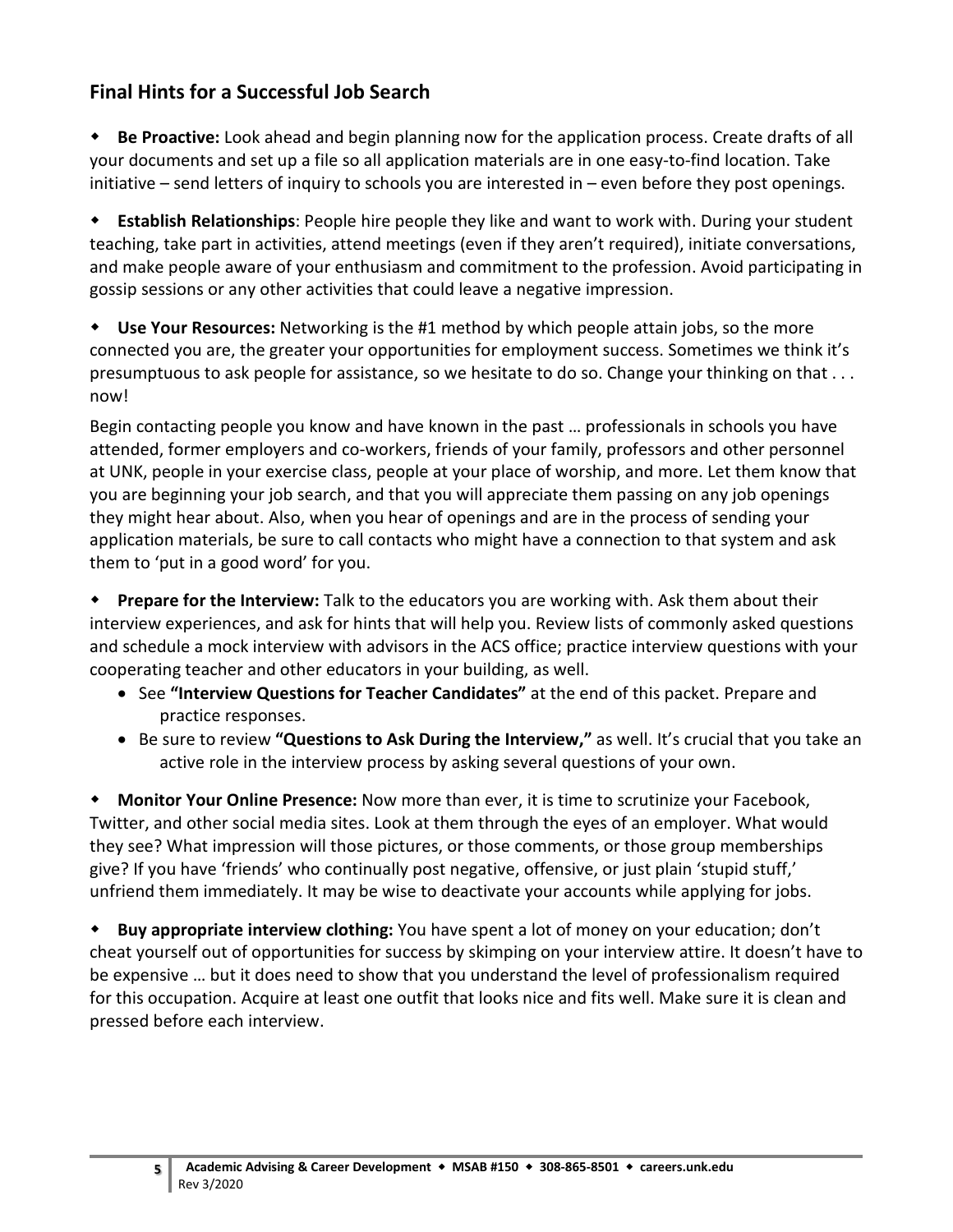# **Cover Letter - Example**

Your Street Address City, State, Zip

Date

Person's Name Organization Address City, State, Zip

Dear [Person's Title and Name]:

I am writing to apply for the elementary teaching position you advertised on *nebraskaeducationjobs.com.* Being aware of your excellent reputation and your firm commitment to providing quality education to all students in the district, I have a sincere

#### **Address and Salutation**

- Address to a specific person
- If unsure of the gender of the addressee, use full name
- If you cannot obtain the name, address the letter to the position, e.g., Dear Personnel Director

#### **Introductory Paragraph**

- State why you are writing and what position you are applying for
- Tell how you found out about the position
- Show your interest in the organization

interest in becoming a part of the [Sometown] Public Schools teaching staff.

In [month/year] I will be graduating from the University of Nebraska at Kearney with a Bachelor of Arts in Education degree, with Elementary Education and Special Education, K-6 as my endorsement areas. To gain

#### **Body Paragraph(s)**

- Highlight your qualifications for the position
- Emphasize any special skills, education or experience that sets you apart from the competition
- Show the employer how your qualifications match the job description

experience, and as a means of financing my education, I worked part time as a paraprofessional at Kenwood Elementary School for two years. Additionally, I recently completed over 100 hours of community service, providing guidance and support to children involved in the "Friends" program. Currently, I am student teaching in a third grade classroom at Windy Hills Elementary. My dedication and enthusiasm for teaching extends beyond the classroom, as I

have also enjoyed volunteering in a summer enrichment program for elementary-aged students. As a result of my professional experience and commitment to the teaching field, I am confident that I will make an excellent role model and educator for your students, and an important contribution to your staff and your community.

Attached is my résumé which provides additional information about my education and experience. In addition, my credential file is being sent from UNK. Please contact me at 308-123-4567 or *teachertm@lopers.unk.edu.* I

look forward to hearing from you and will be eager to discuss how my qualifications can benefit you and the [Sometown] Public School system. Thank you for your consideration.

#### **Closing Paragraph**

- Refer to the enclosed or attached résumé
- Tell the employer how to reach you
- Ask for an interview
- Thank the reader for considering your application

Sincerely,

#### *Signature (first and last name)*

Your Name Typed

Enclosure: Résumé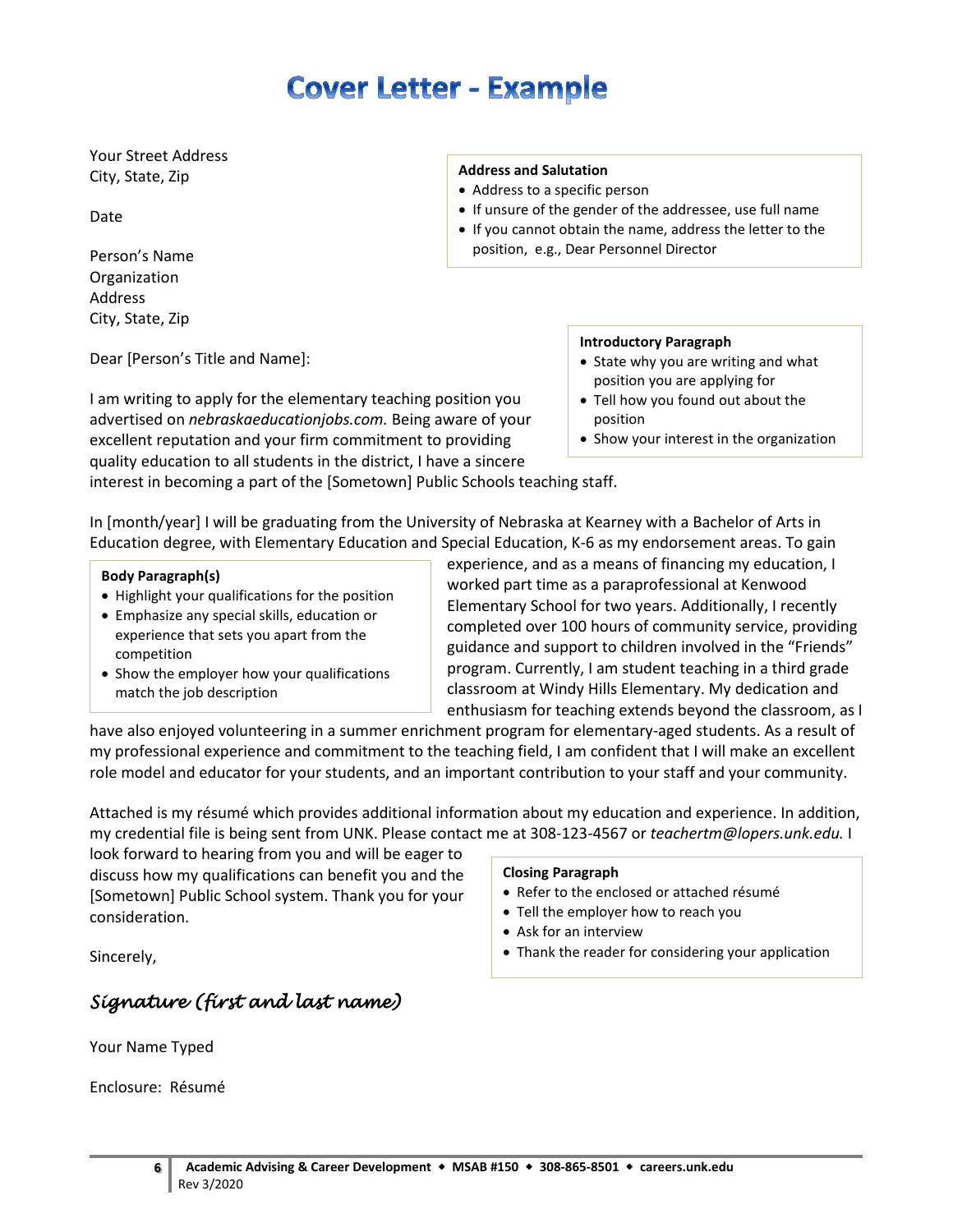# **Chronological Résumé - Example**

## **Tina M. Teacher**

#### **1220 Grand Avenue (308) 232-1101** Kearney, NE 68847 **teachertm@lopers.unk.edu**

#### **EDUCATION**

#### **Bachelor of Arts in Education**

University of Nebraska at Kearney, May 2017 Endorsements: **Elementary Education, K - 6; Special Education, K - 6** Cumulative GPA 3.2 / 4.0

Dean's Academic Excellence Award, Fall 2015

#### **TEACHING EXPERIENCE**

**Student Teaching,** Emerson Elementary, Kearney, NE **Special Education**, March - May 2017

- Collaborated with supervising teacher and support team to develop and implement Individual Educational Plans (IEPs) for 12 students in grades 3 and 4 with various mental and behavioral disabilities
- Designed daily and weekly learning activities that corresponded with the IEPs
- **E** Evaluated and recorded progress toward IEP goals
- Demonstrated competency in working with students with diverse needs

#### **Student Teaching,** Meadowlark Elementary, Kearney, NE

**Second Grade**, January - February 2017

- Created and implemented units in reading and writing for 32 students
- Adapted teaching methods and instructional materials to meet students' varying learning styles
- **Utilized active learning techniques, such as competitive review games, to motivate students**
- **Participated in Parent-Teacher conferences, sharing learning achievements with parents**
- Maintained accurate and complete student records, as required by district policy

**Paraprofessional,** Kenwood Elementary School, Kearney, NE

**Third Grade**, September 2015 – May 2016

- Assisted teacher with classroom management; accompanied students to lunchroom and playground, helping to enforce appropriate behavior and resolve conflict, when necessary
- Created and implemented activities for reading groups; practiced vocabulary and spelling words with students – in groups and individually

#### **OTHER WORK EXPERIENCE**

**Sales Associate,** Herberger's Department Store, Kearney, NE 2014 – Present

- Used interpersonal skills to provide outstanding customer service
- Worked cooperatively with a diverse group of people

#### **COMMUNITY SERVICE**

**Friends Program,** Kearney, NE 2015 - present

Role model "big sister" support to two elementary school students

- **Kearney Public Schools, KCLC,** Kearney, NE Summer 2017
- Volunteered with  $3^{rd}$   $5^{th}$  grade reading program
- Worked with students individually and in small groups, using interactive activities to develop reading skills

#### **LEADERSHIP EXPERIENCE**

**Treasurer,** UNK Student Education Association of Nebraska (SEAN), 2015 - 2016

- Collected dues and disbursed payments for bills owed by the organization
- **Vice-President,** Resident Council, CTE Residence Hall, UNK, 2014 2016
	- **Organized three committees for Residence Hall Holiday celebrations**

#### **USE BOLD PRINT FOR**…

- Your name
- Your degree
- Majors, minors, endorsements
- Section headings
- Job titles

#### **EXPERIENCE**

- Begin each phrase with an **action** verb
- Articulate transferable skills
- Emphasize results & accomplishments
- Use reverse chronological order

#### **TO EMPHASIZE, USE**…

- White space
- Bullets
- Bold print

#### **OTHER TIPS:**

- Include relevant volunteer experience
- Identify leadership, activities, awards, honors and other related accomplishments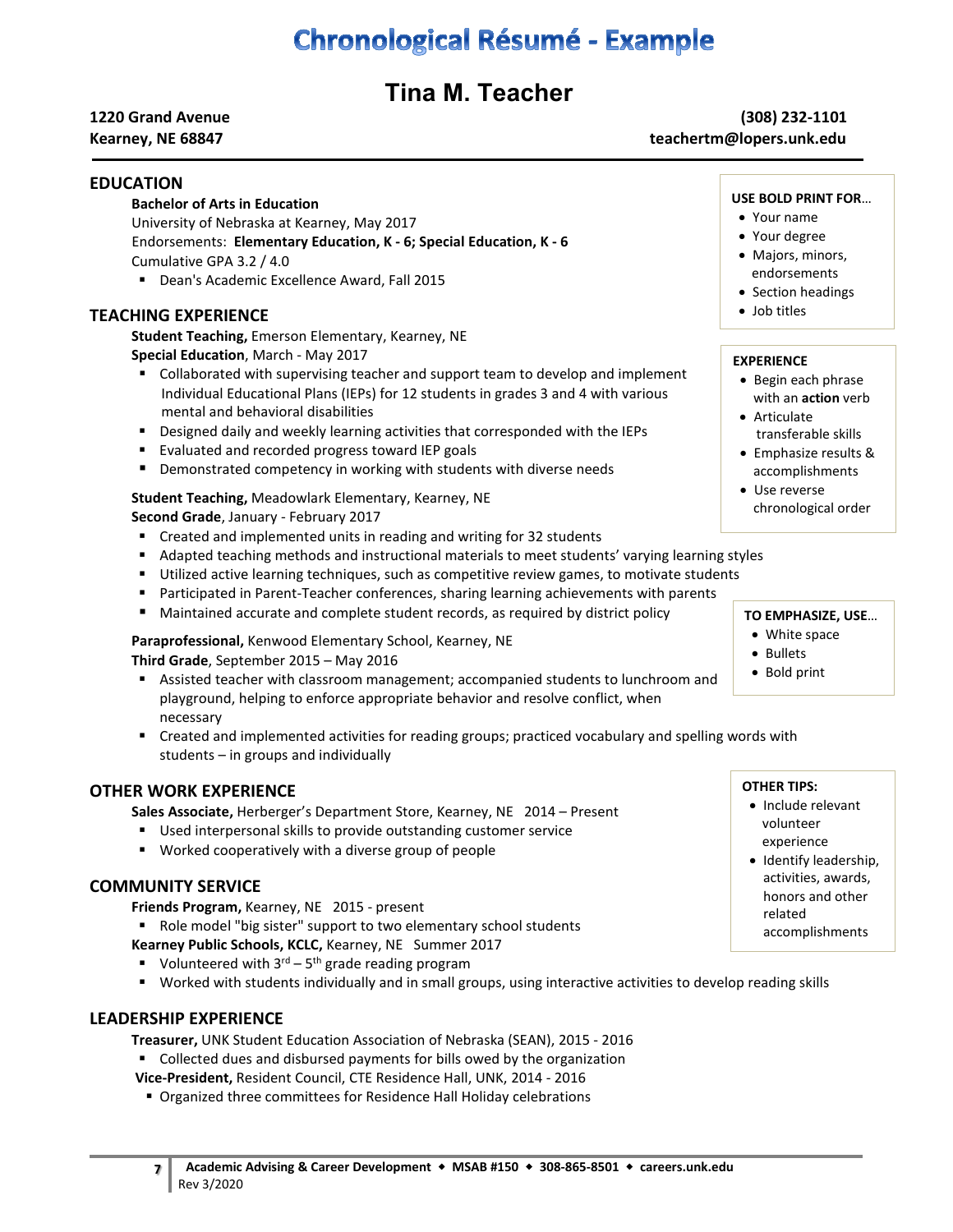# **Functional Résumé - Example**

 **Street Address • City, State, Zip • Phone Number • Email Address**

## **Thomas Teacher**

#### **Profile**

- **Elementary School Educator** with 12 years of professional experience
- Strengths in **literacy development** and **early language acquisition**
- Extensive background working with **multicultural** and **special needs** students and their families

#### **Professional Experience**

#### **Kearney Public School District Kearney, NE**

Meadowlark Elementary, Third Grade 2012 – present Bryant Elementary, First Grade 2008 – 2012

**Amherst Public Schools Amherst, NE** Amherst Elementary, Fourth & Fifth Grade Combined Classroom

this style of résumé if you have a lot of experience and your bullets would seem repetitive, *or* if you are changing careers.

\*You may choose to use

#### **Professional Skills**

#### **Instructional Skills**

- Develop interactive and engaging units of study and individual lesson plans for elementary students of varying grade levels
- Include differentiated instruction to meet the needs of students of all learning abilities
- Motivate and quide students to set and attain learning goals

#### **Classroom Management Skills**

- Apply district-approved behavior management strategies to minimize inappropriate behaviors among students in the classroom and on the playground
- Implement innovative behavior modification techniques to promote student self-management

#### **Communication Skills**

- Collaborate with Resource educators and parents of special needs students to develop and facilitate Individual Educational Plans (IEPs)
- Use exceptional oral and written communication skills to convey appropriate information to partners in education: parents/guardians, administrators, mentors, and peers
- Strategize with colleagues to integrate State Academic Standards into lesson plans

#### **Technical Skills**

- Proficient in Windows and Mac platforms
- Utilize a wide variety of technical applications to enhance delivery of instructional materials: Photoshop, iMovie, Dreamweaver, PowerPoint, and others

#### **Leadership Skills**

- Led committee of fourth-grade educators to implement the state-approved evaluation process
	- o Compiled and analyzed assessment data
	- $\circ$  Developed timeline and delegated assignments, assuring the report was completed and submitted on time
- Mentored five first-year teachers over a three-year time span
	- o Observed, on a weekly basis, offering constructive criticism and support
	- o Accelerated new teachers' acclimation and adjustment period, resulting in 100% favorable evaluations from school administrators at the end of their first semester

#### **Education**

University of Nebraska-Kearney, Kearney, NE **Bachelor of Arts in Education,** May 2004 Endorsement: **Elementary Education, K-6**